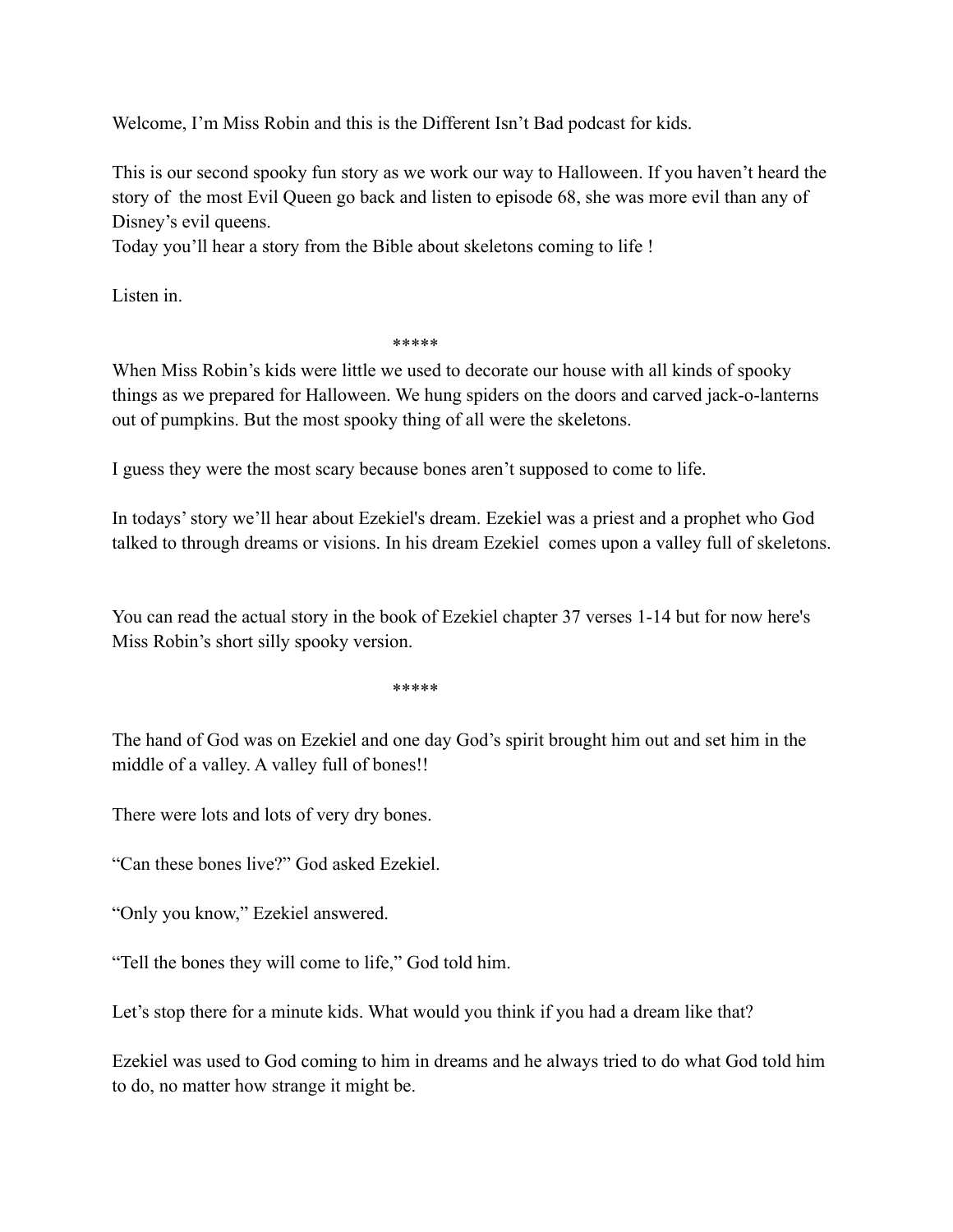And that was a strange dream.

"I will also cover the dry bones with skin, then I will call to the four winds and breathe into them my breath of life." God said.

So Ezekiel obeyed God and commanded the bones to stand up on their feet, and they did!

And the Bible says they were a vast (that means a lot of them) army! You see the bones were from soldiers who had died.

## \*\*\*\*\*

Now it's time to talk about today's story. Remember to pause the podcast after each question.

Have you ever had a scary dream? Tell us about it.

Do you think God can talk to you in your dreams?

What are some other ways God can talk to us?

## \*\*\*\*\*

Today, instead of a verse, we are going to do something different. We are going to learn a funny song about bones. Are you ready. I'll sing it first then you sing it with me ok?

Ezekiel told the bones to get up. Ezekiel told the bones to get up. Ezekiel told the bones to get up. And hear the word of the Lord.

The dry bones got up and marched around.The dry bones got up and marched around. The dry bones got up and marched around. They filled with the breath of the Lord.

Now it's your turn to sing it with me.

Ezekiel told the bones to get up. Ezekiel told the bones to get up. Ezekiel told the bones to get up. And hear the word of the Lord.

The dry bones got up and marched around.The dry bones got up and marched around. The dry bones got up and marched around. They filled with the breath of the Lord.